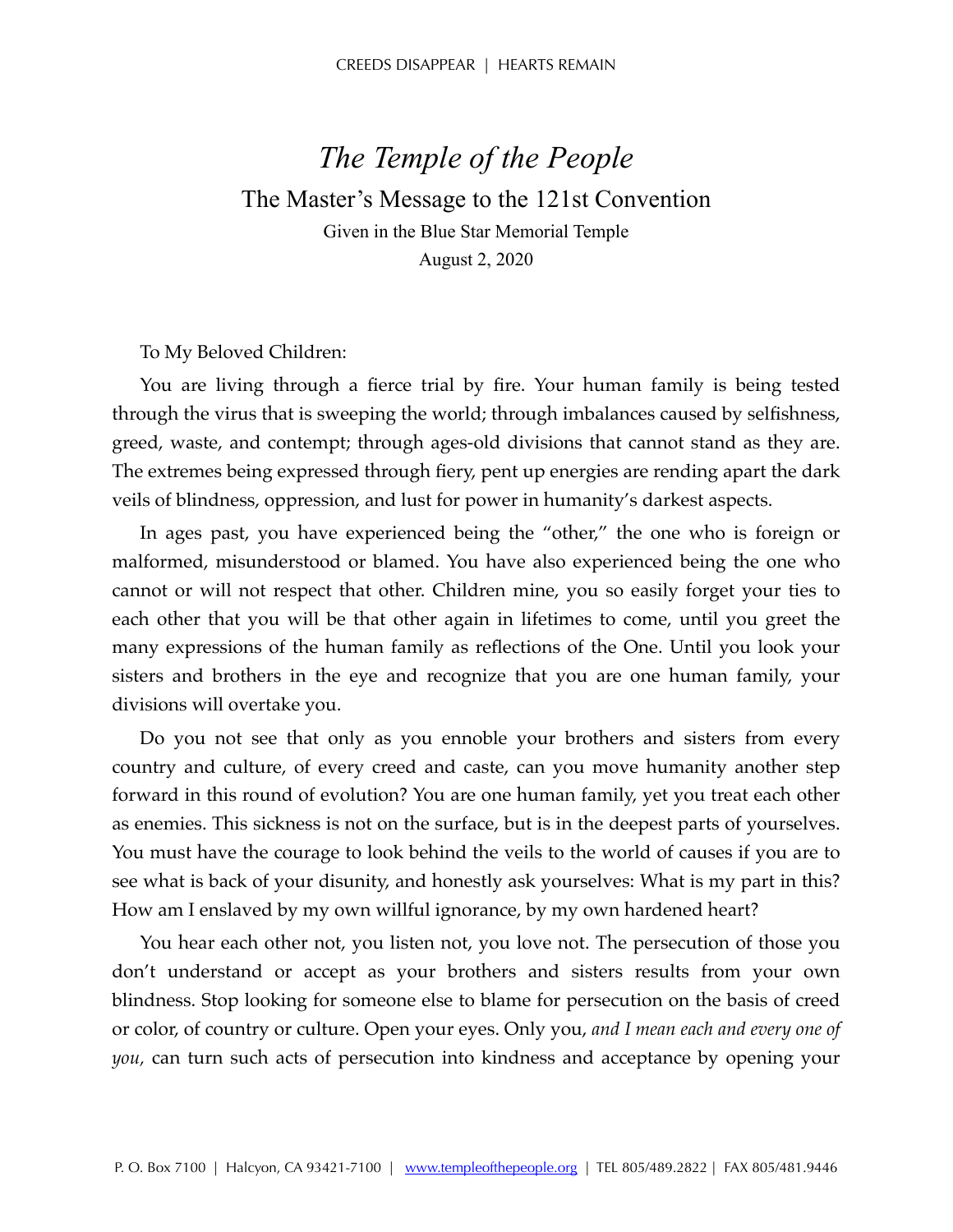hearts to the Rays of Infinite Love. Those Rays must flow through you into the world around you.

The impulse of the Red Ray underlies and impels your growth. This cycle is at a tipping point and change is upon you. You cannot remain as you were, and you have not earned the right to push forward, for you cannot yet see what lies ahead. You must hold fast as ancient cracks and divisions show themselves dark against light, as the precarious imbalances of the world you have known release and break apart. Hold fast to eternal truth. Hold fast to spiritual ideals. Hold fast to the bond of kinship with your brothers and sisters everywhere.

Humanity as a whole must step forward in consciousness. Our messengers have told you over and over that everything in the Universe, through *all* its kingdoms, is endowed with a consciousness of its own kind and on its own plane of perception. No plane of perception is better in any way than another, for the kingdoms of life together build the warp and weft of your world and consciousness. You may think you rule the natural world and its resources, but until you step into conscious alignment and awareness of the sacred within all other units of Creation, you live out of balance with those kingdoms. Your selfishness closes the streams of help from the kingdoms of life around you.

Empty words will not restore the beauty and majesty of the kingdoms of Nature or heal the personal issues facing your planet. Who do you serve? Who will you serve? The urgency is in putting your energy into actions, not words.

You say that you are weary of this virus, overwhelmed with life as it is, that you are not qualified for this call to grow. We never ask you for something that is truly beyond you. We know that you *can* do it. We also know that you must grow if you and your world are to survive.

Take in the true meaning of the watchwords of *Faith, Trust, and Courage* and trade this wearisome intellectualism for the upwelling of unified action from your hearts. For it is within the heart and soul of every single unit of humanity, as well as every other living thing in manifestation, that the Divine truly dwells.

My children, where the darkness is greatest there is also the Light to guide you. Remember, you are never beyond the reach of Our help, but you must make the first move by asking for that help. It benefits you not if you fail to put into action the impulse that you receive in return.